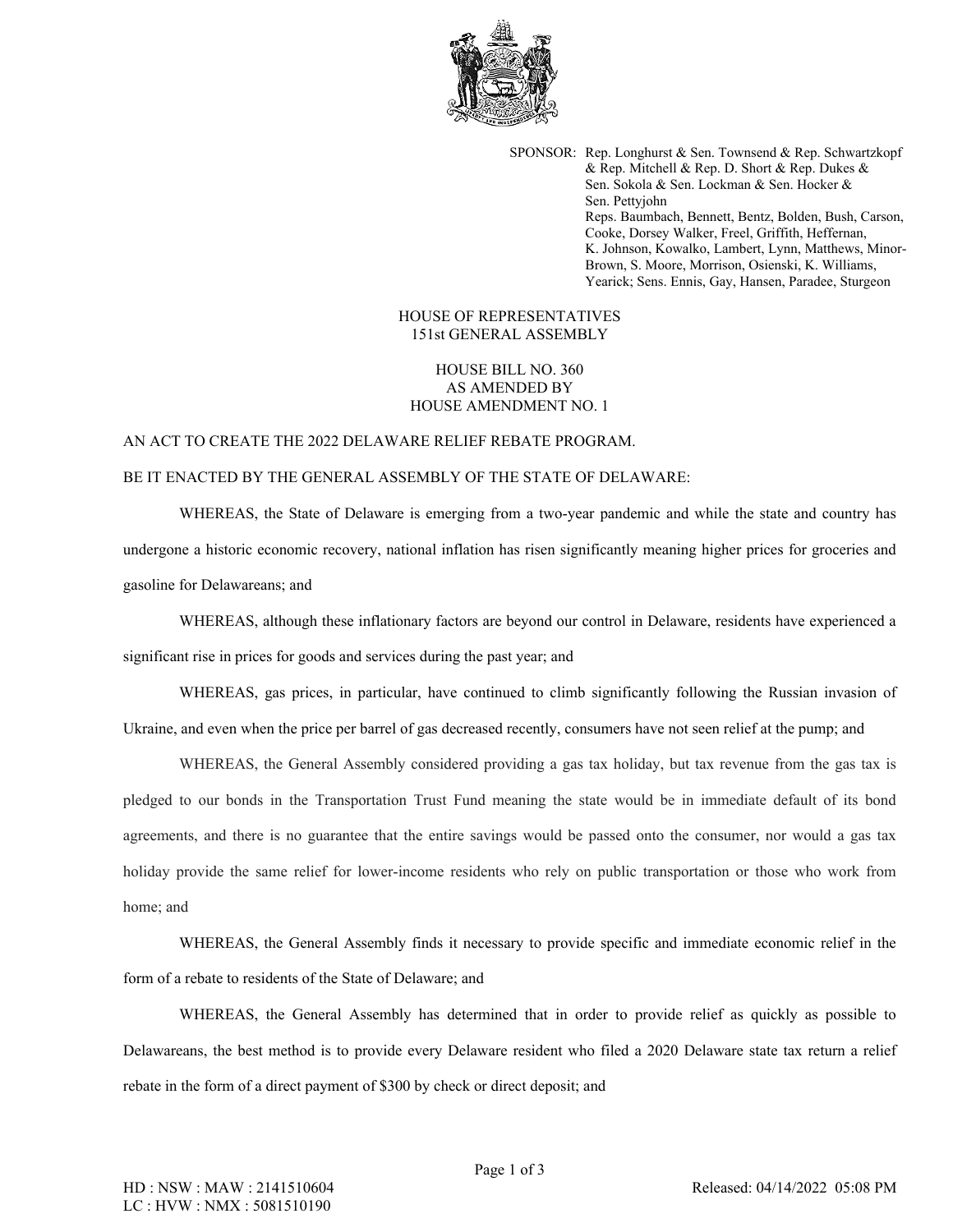WHEREAS, it is challenging for the State to identify Delawareans who were not required to and did not file a Delaware 2020 tax return since they are not known to the Department of Finance, and there is no means by which the State can quickly and comprehensively generate a list of these residents; and

WHEREAS, the General Assembly recognizes that there are Delawareans who were not required to file a 2020 Delaware state tax return, and calls on the Department of Finance to provide a relief rebate of \$300 to those Delaware adult residents who did not file a 2020 tax return.

## NOW, THEREFORE:

BE IT ENACTED BY THE GENERAL ASSEMBLY OF THE STATE OF DELAWARE:

Section 1. There is hereby created the 2022 Delaware Relief Rebate Program which provides a one-time, retroactive, refundable income tax credit for resident individual income taxpayers as follows:

(1) An individual eligible to receive the tax credit under the 2022 Delaware Relief Rebate Program means a person, who, for tax year 2020, was a resident individual as defined in §1103 of Title 30 of the Delaware Code ("Code") that:

a. Timely filed a Delaware resident personal income tax return as the taxpayer pursuant to Chapter 11 of Title 30 of the Code; and

b. Is not deceased as of date of credit issuance.

(2) The allowable tax credit, referred to in this Act as a "relief rebate", for an eligible individual shall be:

a. A refundable credit of \$300, without regard to the individual's actual tax imposed under §1102 of Title 30 of the Code for tax year 2020;

b. Excluded from the definition of "refund" under §558(b) of Title 30 of the Code; and

c. Deemed not to be an "overpayment of tax payable to the taxpayer" under §545 of Title 30 of the Code.

(3) As soon as practicable after the effective date of this Act, the Division of Revenue will send each eligible individual a tax credit payment under the 2022 Delaware Relief Rebate Program. Payments may be made by such method as determined by the Director of Revenue.

(4) For tax year 2022, the tax credit received by an eligible individual under the 2022 Delaware Relief Rebate Program will be treated as a refund pursuant to §1106(b)(9) of Title 30 of the Code.

(5) Any protest with respect to a tax credit must be filed on or before August 31, 2022. Timely filed protests with respect to a tax credit will be subject to the provisions of subchapter III of chapter 5 of Title 30 of the Code.

(6) The Secretary of Finance shall administer the 2022 Delaware Relief Rebate Program created by this Act.